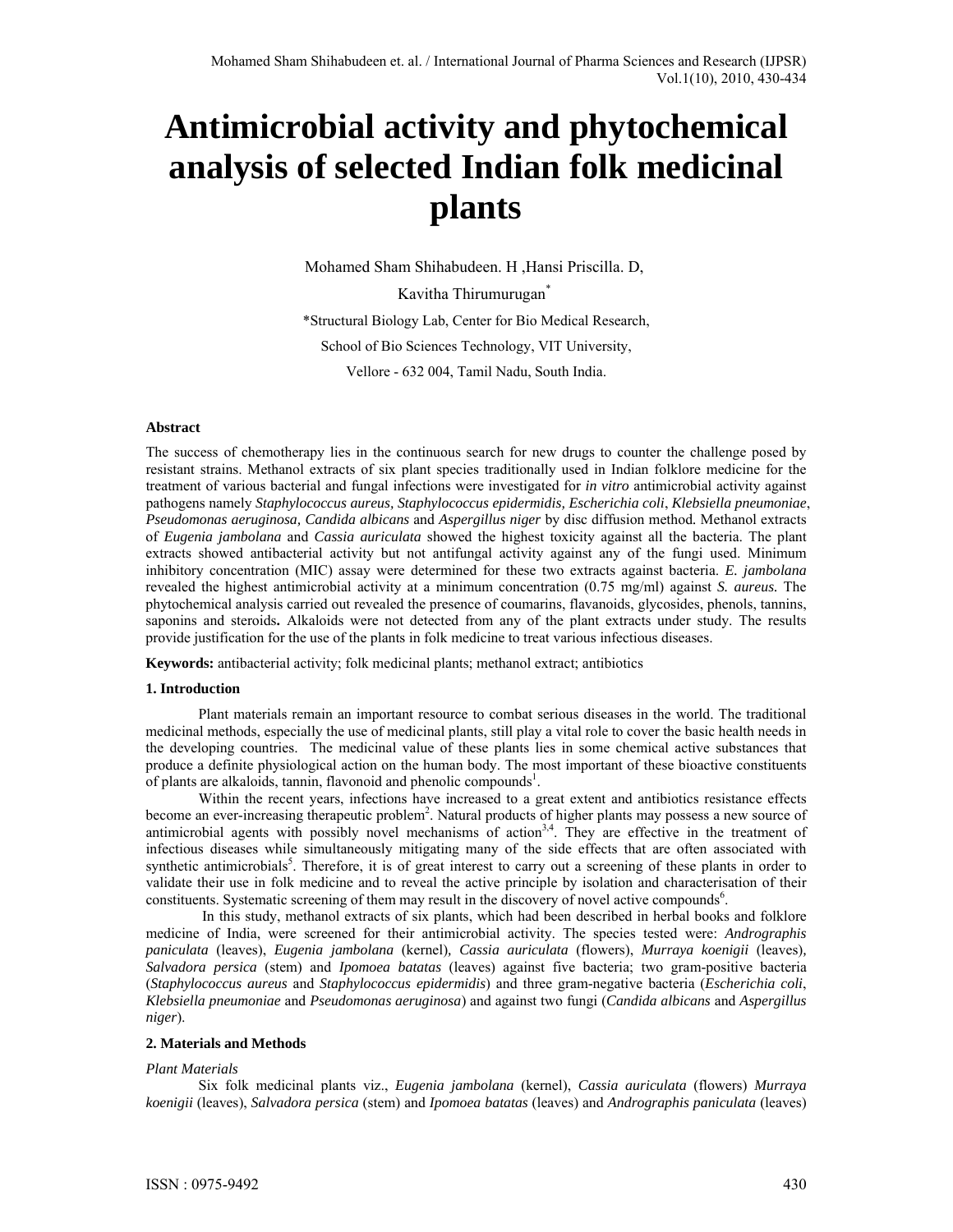were screened. The shade dried coarsely powdered material of the above mentioned plants were purchased from an ayurvedic shop at Gudiyatham.

## *Extract Preparation*

Air-dried and coarsely powdered plant was extracted for 8 hours with Methanol in Soxhlet apparatus and then the extract was filtered and allowed to evaporate in open air. The dried extract is dissolved in 10% DMSO and stored in refrigerator until used.

## *Phytochemical Analysis*

Freshly prepared extracts were subjected to standard phytochemical analyses to find the presence of the following phyto constituents phenols, flavanoids, alkaloids, coumarins, glycosides, tannins, saponins and steroids. $<sup>1</sup>$ </sup>

#### *Test Microorganisms*

The test organisms were supplied by Department of Microbiology, School of Bio-Sciences and Technology, VIT University. Two gram-positive bacteria: *Staphylococcus aureus* and *Staphylococcus epidermidis*; three gram-negative bacteria: *Escherichia coli, Klebsiella pneumoniae* and *Pseudomonas aeruginosa* and two fungi: *Candida albicans* and *Aspergillus niger* were used in the study.

#### *Preparation of inoculum*

Stock cultures were maintained at 4°C on slopes of nutrient agar. Active cultures for experiments were prepared by transferring a loopful of cells from the stock cultures to test tubes of Mueller-Hinton broth (MHB) for bacteria and Sabouraud dextrose broth (SDB) for fungi that were incubated without agitation for 24 h at 37°C and 25°C respectively. To 5ml of MHB and SDB, 0.2 ml of culture was inoculated and incubated till it reached the turbidity equal to that of the standard 0.5 McFarland solution<sup>8</sup> at 600nm which is equivalent to  $10<sup>6</sup>$  $10^8$  CFU/ml.

#### *Antimicrobial Assay*

#### *Disc diffusion method*

Kirby-Bauer method was followed for disc diffusion assay<sup>9</sup>. In vitro antimicrobial activity was screened by using Mueller Hinton Agar (MHA) obtained from Himedia (Mumbai). The MHA plates were prepared by pouring 15 ml of molten media into sterile petriplates. The plates were allowed to solidify for 5 min and 0.1 % inoculum suspension was swabbed uniformly and the inoculum was allowed to dry for 5 min. The same procedure has been followed for the fungi using Sabouraud dextrose agar. The different concentrations of extracts (1, 2 and 4 mg/disc) were loaded on 5 mm sterile individual discs. The loaded discs were placed on the surface of medium and the compound was allowed to diffuse for 5 min and the plates were kept for incubation at 37°C for 24 h. Negative control was prepared using respective solvent. Gentamycin (10 μg/disc) was used as positive control. At the end of incubation, inhibition zones formed around the disc were measured with transparent ruler in millimeter. These studies were performed in triplicate.

## *Minimum Inhibitory Concentration (MIC) Asssay*

The MIC method was applied on extracts that proved their high efficacy against microorganisms by the disk diffusion (Kirby–Bauer) method. The highest dilution of a plant extract that still retains an inhibitory effect against the growth of a microorganism is known as MIC<sup>10</sup>. Selected plant extracts were subjected to a serial dilution (25 mg/ml to 0.37 mg/ml) using sterile nutrient broth medium as a diluent. In a 96-well titre plate 20 µl of an individual microorganism and 20  $\mu$ l of selected plant extract were loaded and inoculated at 37° C for 24 h. The highest dilution of the plant extract that retained its inhibitory effect resulting in no growth (absence of turbidity) of a microorganism is recorded as the MIC value of the extract.

A control experiment was run in parallel to study the impact of the solvent alone (without plant extracts) on growth of the five test organisms. Methanol was diluted in a similar pattern with sterile nutrient broth followed by inoculation and incubation.

## **3. Results & Discussion**

The methanol extracts of six medicinal plants were tested against the pathogenic microbes viz., *E.coli* , a most common bacteria of which virulent strains can cause gastroenteritis, urinary tract infections, neonatal meningitis; *Klebsiella pneumonia* which is the causative organism of pneumonia, *Staphylococcus aureus*, a wound infecting pathogen which can cause septicemia, endocarditis and toxic shock syndrome; *Staphylococcus epidermidis* which causes septicemia and endocarditis in immunocompromised patients; *Pseudomonas aeruginosa* which infects the pulmonary tract, urinary tract, burns and wounds; *Candida albicans* a causal agent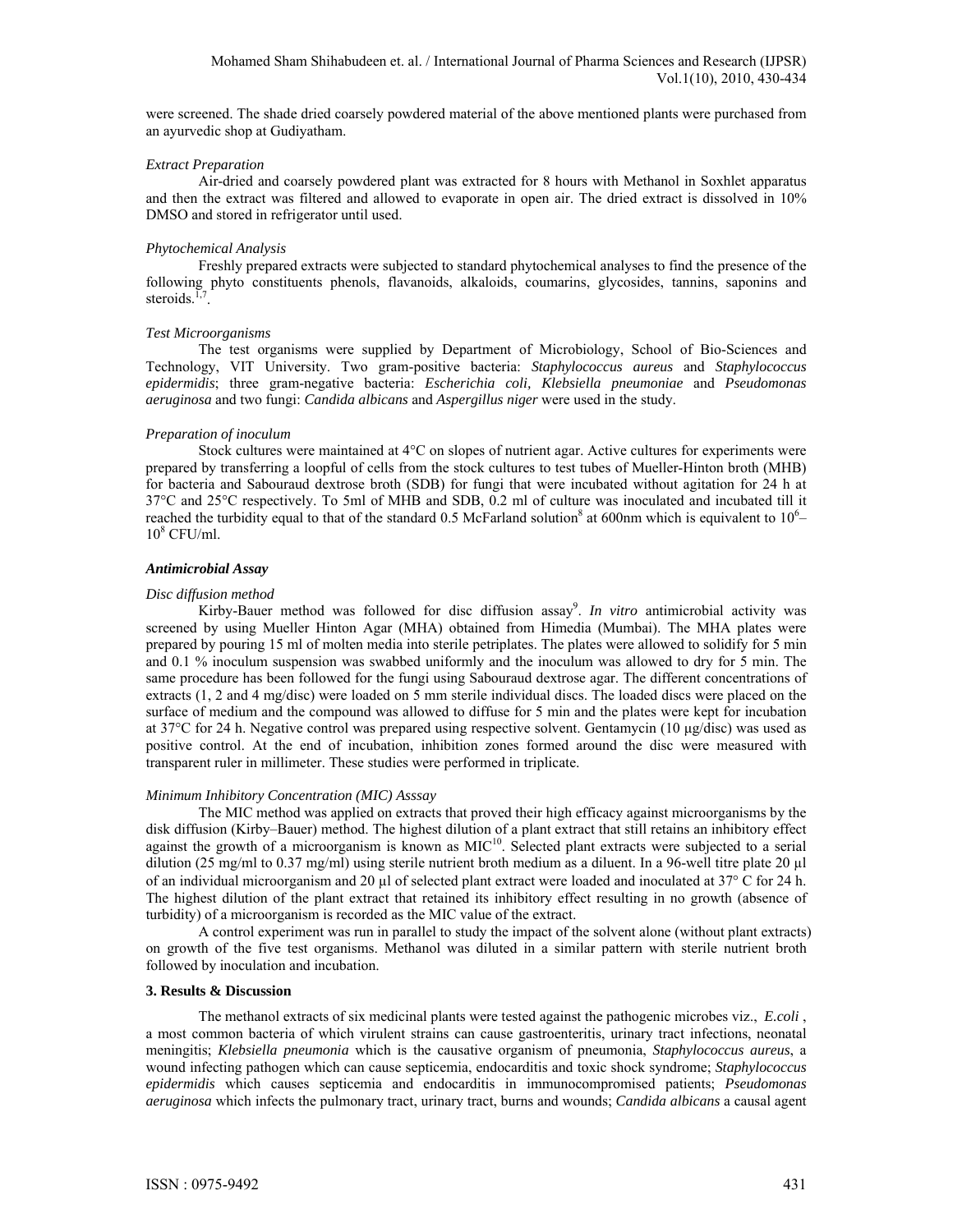of opportunistic oral and genital infections in humans and *Aspergillus niger* which causes Aspergillosis, a serious lung infection, if large amounts of spores are inhaled.

 Out of 6 plants tested for antimicrobial activity, 5 plant species showed antibacterial activity by inhibiting one or more microorganisms. The results of the antimicrobial activity of plant extracts tested against microorganisms by disk diffusion method are shown in Table  $-1 \& 2$ . Among the plants screened, the methanolic extract of *E. jambolana* and *C. auriculata,* showed significant inhibition of all tested bacteria followed by *M. koenigii* and *I. batatas* against few pathogens*.* The plant extracts showed antibacterial activity but not antifungal activity.

The agar disc diffusion method was used to evaluate the antimicrobial activity by measuring the inhibition zone against the test microorganisms. *E. jambolana* (4 mg/disc) exhibited the prominent antibacterial activity all the five bacteria but was more susceptible against *E.coli* and *S. aureus* whereas *C. auriculata* (4 mg/disc) was more susceptible against *S. aureus* and *S. epidermidis. M. koenigii* (4 mg/disc) showed antibacterial activity against all bacteria used in this study except *K. pnemoniae*. It was highly efficient against *S. aureus* and *S. epidermidis*; *A. paniculata* (4 mg/disc) showed activity against *S. epidermidis*, *K. pneumoniae* and *E. coli*; *I. batatas* (4 mg/disc) showed mild activity against *E. coli* but *S. persica* did not show any antimicrobial activity against the pathogens studied.

Methanol extracts of *E. jambolana* and *C. auriculata* that showed maximum antimicrobial activity was taken for MIC assay. The result of MIC assay is shown in Table-3. *E. jambolana* exhibited the highest antibacterial efficacy against *S. aureus* at 0.75 mg/ml concentration followed by *E. coli* and *P. aeruginosa* at 1.5 mg/ml concentration. Least efficacy was shown against *S. epidermidis* which was inhibited at 12 mg/ml concentration. Oliveira et al.<sup>11</sup> reported the antimicrobial activity of *Syzygium cumini* extract from leaves. The antimicrobial activity of *E. jambolana* may be due to tannins and other phenolic compounds. It is known to be very rich in gallic and ellagic acid polyphenol derivatives<sup>12,13</sup>. *C. auriculata* showed inhibition at 3.0 mg/ml concentration against *P. aeruginosa*, *S. aureus*, and *S. epidermidis* followed by *E. coli* and *K. pneumonia* at a concentration of 6.0 mg/ml. Samy and Ignachimuthu<sup>14</sup> reported that *C. auriculata* exhibited significant activity against *E. coli* and *S. aureus*. The antimicrobial activity of *C. auriculata* extract may be due to the presence of phenolic constituents.

Phytochemical constituents such as alkaloids, flavonoids, tannins, phenols, saponins, and several other aromatic compounds are secondary metabolites of plants that serve a defense mechanism against prediction by many microorganisms, insects and other herbivores<sup>15</sup>. The present study carried out on the plant samples revealed the presence of medicinally active constituents. The phytochemical constituents of the selected plants investigated are summarized in Table-4. Analysis of plant extracts revealed the presence of coumarins, flavonoids, glycosides, phenols, saponins, steroids and tannins in most of the selected plants which could be responsible for the observed antimicrobial property. Alkaloids were absent in the selected plant extracts studied. These bioactive compounds are known to act by different mechanism and exert antimicrobial action.

Tannins bind to proline rich proteins and interfere with the protein synthesis<sup>16.</sup> Flavonoids are hydroxylated phenolic substance known to be synthesized by plants in response to microbial infection and it should not be surprising that they have been found *in vitro* to be effective antimicrobial substances against a wide array of microorganisms. Their activity is probably due to their ability to complex with extracellular and soluble proteins and to complex with bacterial cell walls<sup>17</sup>. Coumarins are also known act against gram positive bacteria and it is produced in carrots in response to fungal infection which could be attributed to its antimicrobial activity<sup>18</sup>. Antimicrobial property of saponin is due to its ability to cause leakage of proteins and certain enzymes from the cell<sup>19</sup>. Steroids have been reported to have antibacterial properties, the correlation between membrane lipids and sensitivity for steroidal compound indicates the mechanism in which steroids specifically associate with membrane lipid and exerts its action by causing leakages from liposomes<sup>20</sup>.

 In this study, *S. aureus* was found to be sensitive to five plant extracts. The highest sensitivity of *S. aureus* may be due to its cell wall structure and outer membrane<sup>21</sup>. Our results suggest that gram-positive bacteria are generally more sensitive to the spice and herb extracts. This was consistent with the previous studies on other spices and herbs $^{22}$ .

## **4. Conclusion**

*E. jambolana* and *C.auriculata* exhibited the highest antimicrobial activity at a minimum concentration against *S. aureus.* The results provide justification for the use of these plants in folk medicine to treat various infectious diseases.

## **5. Acknowledgments**

The VIT University has provided the lab facility and funded this study.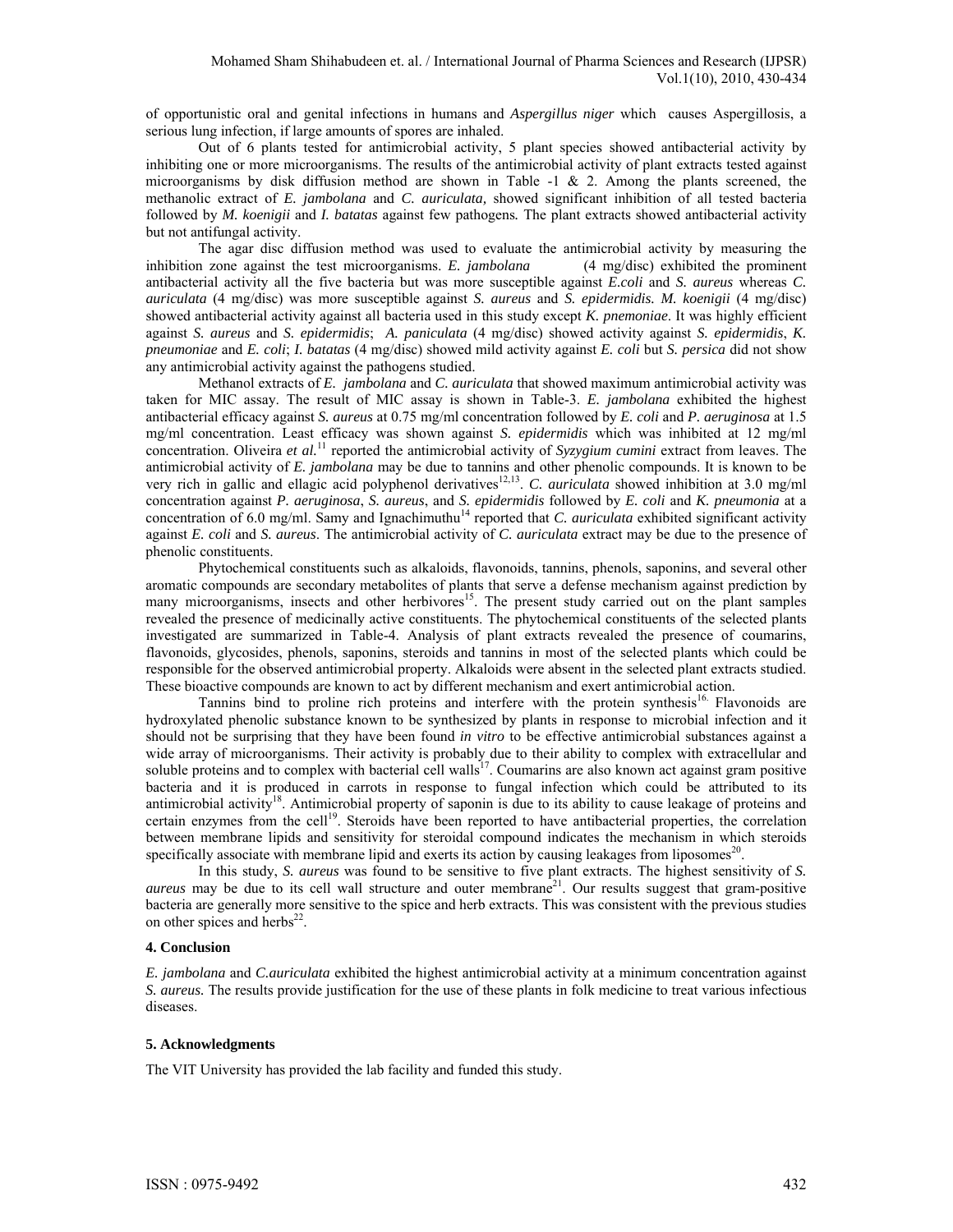#### **6. References**

- [1] Edeoga1 HO, Okwu DE, Mbaebie BO. Phytochemical constituents of some Nigerian medicinal plants. Afr J Biotech 2005; 4: 685-688
- [2] Mahesh B, Satish S. Antimicrobial activity of some important medicinal plants against plant and human pathogens. World J Agric Sci 2008; 4: 839-843.
- [3] Ahmad I, Aqil F. In vitro efficacy of bioactive extracts of 15 medicinal plants against ESbL-producing multidrug-resistant enteric bacteria. Microbiol Res 2007; 162: 264-275.
- [4] Barbour EK, Al Sharif M, Sagherian VK, Habre AN, Talhouk RS, Talhouk SN. Screening of selected indigenous plants of Lebanon for antimicrobial activity. J Ethnopharmacol 2004, 93: 1-7.
- [5] Iwu MW, Duncan AR, Okunji CO. New antimicrobials of plant origin In: Perspectives on new Crops and new Uses, eds. J. Janick, ASHS Press, Alexandria, VA, 1999; 457-462.
- [6] Tomoko N, Takashi A, Hiromu T, Yuka I, Hiroko M, Munekazu I, Totshiyuki T, Tetsuro I., Fujio A, Iriya I, Tsutomu N, Kazuhito W. Antibacterial activity of extracts prepared from tropical and subtropical plants on methicillin-resistant *Staphylococcus aureus*. J Health Sci 2002; 48: 273-276.
- [7] Egwaikhide et al, Analysis of the Phytochemical Content and Anti-microbial activity of Plectranthus glandulosis Whole Plant, Middle-East Journal of Scientific Research 2007; 2 (3-4): 135-138.
- [8] McFarland J. Nephelometer: an instrument for estimating the number of bacteria in suspensions used for calculating the opsonic index and for vaccines. J Am Med Assoc 1907; 14: 1176-1178.
- [9] Baur AW, Kirby WM, Sherris JC, Turck M. Antibiotic susceptibility testing by a standard single disk method. Am J Clin Path 1966; 45: 493-496.
- [10] Misra SB, Dixit SN. Antifungal properties of leaf extract of *Ranunculus sceleratus*. L. Experientia 1978; 34: 1442-1443.
- [11] Oliveira GF, Furtado N, Filho AA, Martins JK, Cunha WR, Silva ML. Antimicrobial activity of *Syzygium cumini* (Myrtaceae) leaves extract. Br J Microbiol 2007; 38: 1517-1525.
- [12] Chattopadhyay D, Sinha BK, Vaid LK. Antibacterial activity of *Syzygium* species. Fitoterapia 1998; 356-367.
- [13] Mahmoud II, Marzouk MSA, Moharram FA, El-Gindi MR, Hassan AMK. Acylated flavonol glycosides from *Eugenia jambolana* leaves. Phytochemistry 2001; 58: 1239-1244.
- [14] Samy RP, Ignacimuthu S. Antibacterial activity of some folklore medicinal plants used by tribals in Western Ghats of India. J Ethnopharmacol 2000; 69: 63-71.
- [15] Bonjar GHS, Nik AK, Aghighi S. Antibacterial and antifungal survey in plants used in indigenous herbal-medicine of south east regions of Iran. J Biol Sci 2004; 4: 405-412.
- [16] Shimada T. Salivary proteins as a defense against dietary tannins. J. Chem. Ecol. 2006; 32 (6): 1149-1163.
- [17] Marjorie C.Plant Products as Antimicrobial Agents. Clinical Microbiology Reviews. 1999; 12: 564-582.
- [18] Hoult, J. R. S., and M. Paya. Pharmacological and biochemical actions of simple coumarins: natural products with therapeutic potential. Gen. Pharmacol. 1996 ; 27:713–722.
- [19] Zablotowicz RM, Hoagland RE, Wagner SC. Effect of saponins on the growth and activity of rhizosphere bacteria. Adv Exp Med Biol. 1996;405:83-95.
- [20] Raquel F. Epand, Bacterial lipid composition and the antimicrobial efficacy of cationic steroid compounds. Biochimica et Biophysica Acta. 2007; 2500–2509.
- [21] Zaika LL. Spices and herbs their antimicrobial activity and its determination. J Food Safety 1988; 9: 97-118.
- [22] Ceylan E, Fung DYC. Antimicrobial activity of spices. J Rap Meth Auto Microbiol 2004; 12: 1-55.

Table-1. Antimicrobial activity of *Andrographis paniculata*, *Eugenia jambolana* and *Cassia auriculata* tested against microorganisms by disk diffusion method

|                         |                 | Mean diameter of growth inhibition zone (mm) |     |               |     |     |     |
|-------------------------|-----------------|----------------------------------------------|-----|---------------|-----|-----|-----|
|                         | Conc. $(mg/ml)$ | E.c                                          | K.p | $P_{\cdot}$ s | S.a | C.a | A.n |
| Andrographis paniculata |                 |                                              |     |               |     |     |     |
|                         | $\mathfrak{D}$  |                                              | 8   |               |     |     |     |
|                         | 4               |                                              | 12  | 18            |     |     |     |
| Eugenia jambolana       |                 |                                              |     |               | 15  |     |     |
|                         |                 | 12                                           | 7   | 11            | 17  |     |     |
|                         | 4               | 23                                           | 12  | 18            | 23  |     |     |
| Cassia auriculata       |                 |                                              |     |               | 15  |     |     |
|                         |                 |                                              |     | 7             | 17  |     |     |
|                         | 4               | 8                                            | 9   | 10            | 21  |     |     |

*E.c, Escherichia coli; K.p, Klebsiella pneumonia; P.s, Pseudomonas aeruginosa; S.a, Staphylococcus aureus; S.e, Streptococcus epidermidis; C.a, Candida albicans; A.n, Aspergillus niger.* a Diameter of inhibition zone less than 6.mm is represented as "–".